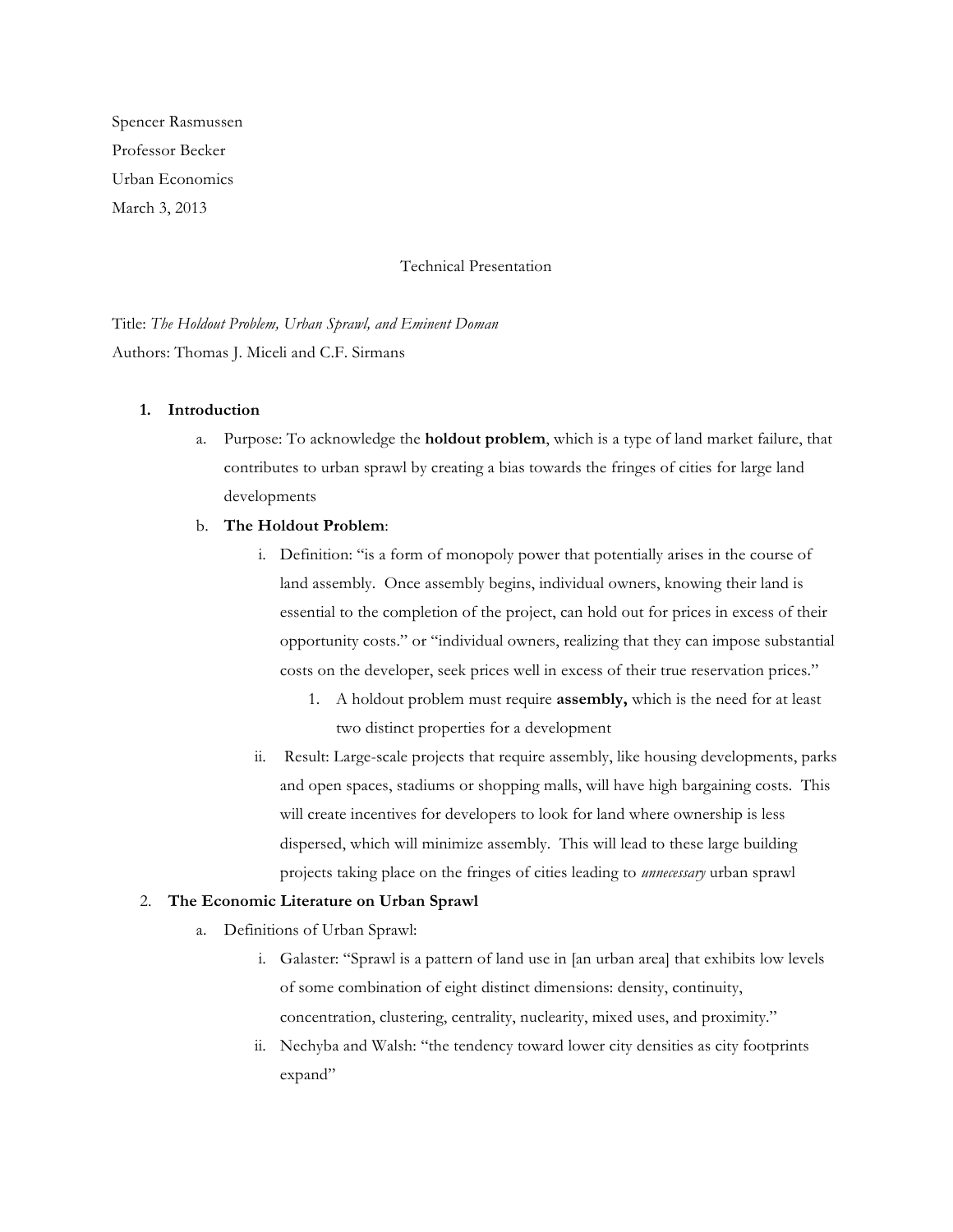- iii. Brueckner: "the excessive spatial growth of cities…implying inefficient outward growth"
	- 1. Sources of market failure that can lead to excessive growth
		- a. When the price of agricultural land does not fully represent its social value that it produces as open space, which causes its conversion to urban areas
		- b. When commuters do not properly evaluate the costs of congestion when making commuting decisions, which results in excessively long commute times
		- c. When real estate developers fail to acknowledge the full social cost of the required infrastructure, which artificially lowers the cost of development
		- d. Miceli and Sirmans develop a fourth potential market failure, **the holdout problem**

## 3. **Land Assembly and the Holdout Problem**

a. There is a possible relationship between the holdout problem and urban sprawl suggested by the fragmentation of ownership in urban areas spatial variation in the fragmentation of ownership in urban areas…this is because lot sizes are generally smaller towards the center of cities and become larger as you move away from the heart of the city center. As a result assembly in the middle of the cities generally requires more participation for a given area then at the fringes of a city.

## 4. **A Simple Model of the Holdout Problem**

- a. A developer needing to acquire two adjacent, individually owned lots. We assume that bargaining between the two parties, the developer and land owners takes place in one of two periods: now  $(t=1)$  or later  $(t=2)$ . The developer can only proceed with development if he (a) acquires both parcels of land in  $t=1$  (b) acquires one parcel of land in  $t=1$  and the other in  $t=2$  or (c) acquires both parcels in  $t=2$ . If the developer is unable to acquire all (two) pieces of land then he is forced to scrap the project. In this model the lot owners have the option to wither "bargain," selling their property to the developer, or "hold out," not selling their property to the developer in  $t=1, 2$ .
	- i. If the developer is able to acquire both pieces of land in  $t=1$   $V > 2v$ 
		- 1.  $V =$  the profit that the developer expects to earn if he is able to acquire both areas of land in  $t=1$
		- 2.  $2v =$  the combined values of the two properties of land to the individual owners. So v is the value of one property to one owner.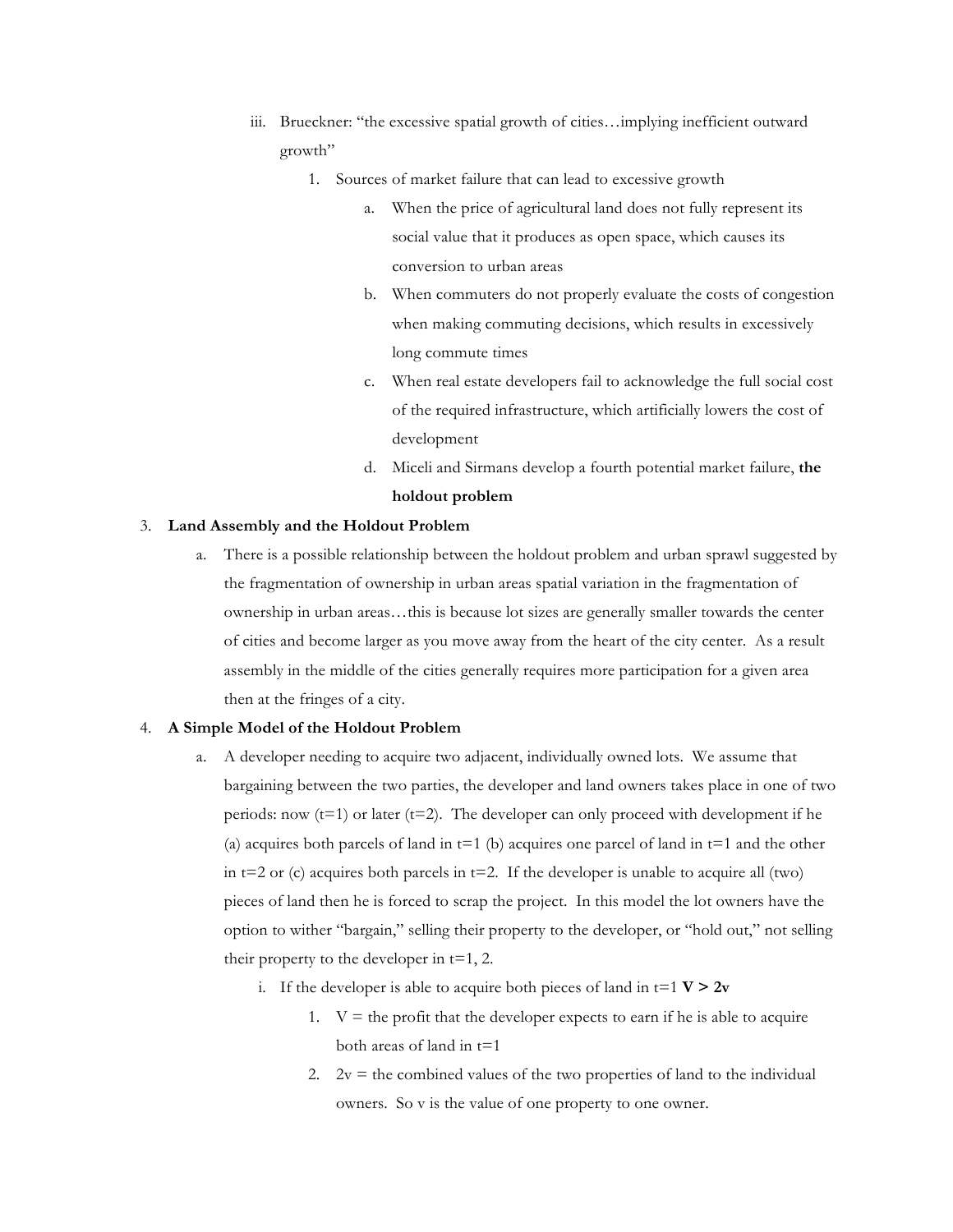- 3. We know that V must be greater than 2v because the land developer would never assemble the two parcels of land if he could not obtain a profit from the proposed development
- ii. If the developer is able to acquire one piece of land in  $t=1$  and one in  $t=2$  or if the developer is able to acquire both pieces of land in  $t=2$   $V - \varepsilon > 2v$ 
	- 1.  $\varepsilon$  is the cost of the delay that the developer will incur. We still assume that the development is profitable at this date because otherwise the project would not progress
- iii. Potential Outcomes
	- 1. **If both sellers bargained in t=1**
		- a. Both sellers will get  $P \sim$  = V / 2
	- 2. If one seller bargained in  $t=1$ , and received  $P_1$ , and the other held out **in t=1…**
		- a. And then the seller who originally held out in  $t=1$  sells in  $t=2$  for  $P<sub>2</sub>$ 
			- i. Net return for the project is  $V \varepsilon P_1 P_2$ .  $P_1 = v$ because as shown below  $P_2 = V - \varepsilon - v$ . And assuming the developer is able to acquire the second parcel of land the  $V - \varepsilon - P_1 - P_2 = V - \varepsilon - P_1 - (V - \varepsilon - v)$ . Here the development is able to take place because the developer obtained both parcels of land, but he does incur a loss because of the delay caused by own of the sellers holding out until t=2
		- b. And then the seller who originally held out in  $t=1$  holds out in  $t=2$ 
			- i. Net return from the single parcel is  $v P_1$  because the development was scrapped because the developer was not able to acquire both plots of land.
		- c. So the net gain from acquiring the second parcel of land in  $t=2$  is V  $- \varepsilon - P_1 - P_2 - (v - P_1)$  which when set equal to zero yields  $P_2 = V$  $-\varepsilon - v$ . Obtaining the second parcel of land allows the developer to proceed with his land development and attempt to obtain the profit he expected.
	- 3. **If both sellers held out in t=1**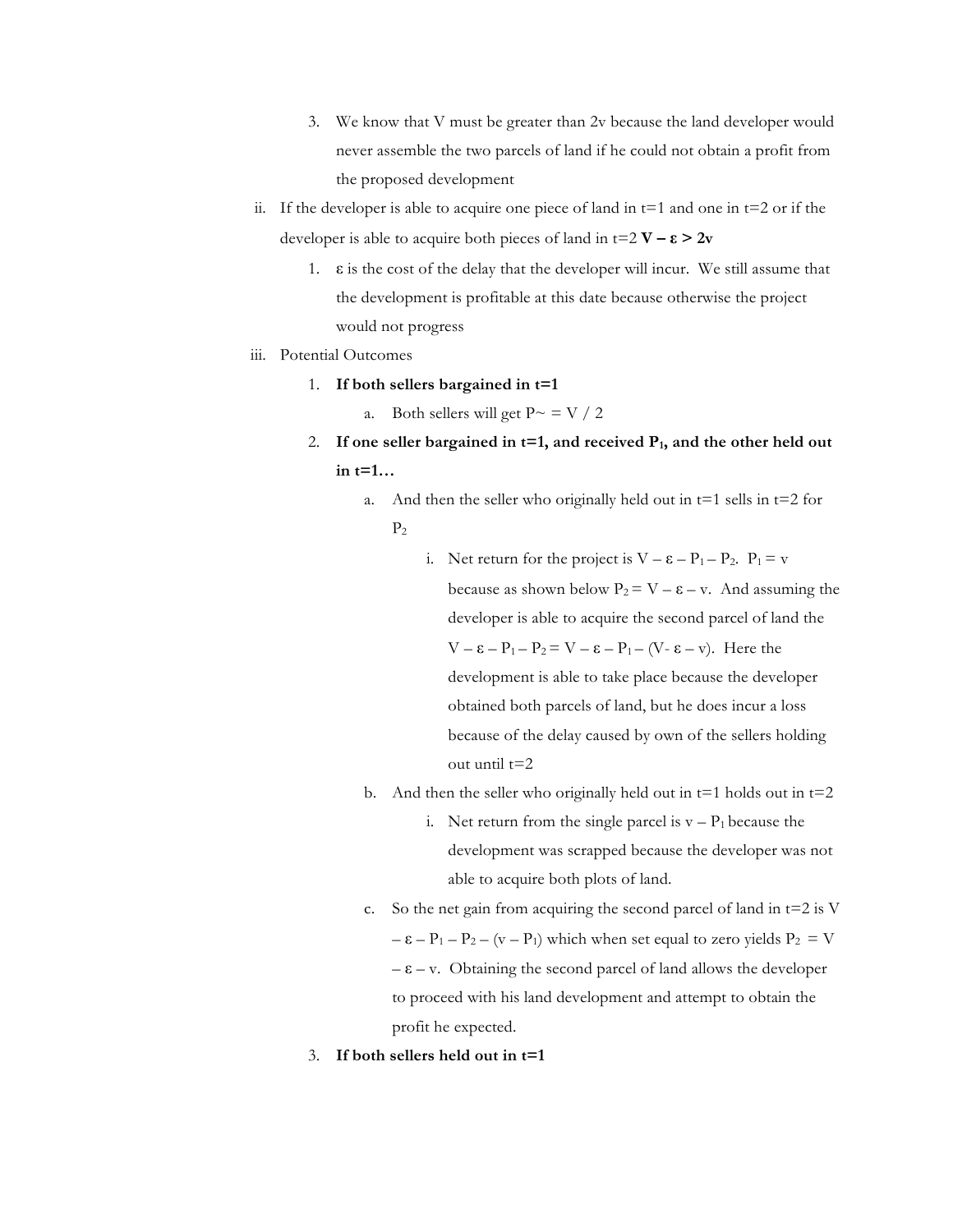- a. And then sell in  $t=2$  the price per parcel is  $P^* = (V \varepsilon) / 2$ . This is true because the two sellers will split the payment equally. In this case the developer is once again able to start his development because he was able to assemble both parcels of land, but he once again has to incur the loss due to the delay of assembly
- 4. Conclusions
	- a. Sellers would prefer to sell jointly in period one as opposed to period two, because the later involves a delay, ε. This delay causes the overall profit of the development to be decreased.
	- b. It is better for a seller to be the lone holdout in period two, as opposed to the case where both sellers holdout and sell in period two, as seen by  $P_2 > P^*$ . This is the same as the classical prisoner's dilemma problem where both owners are better off selling out promptly, but each individually has the incentive to delay selling.

i.  $P_2 = V - \varepsilon - v$  and  $P^* = (V - \varepsilon) / 2$ 

- c. It is unknown if being the lone holdout or selling jointly in period one is better, because while the holdout has superior bargaining power, the available surplus in period two is smaller due to the cost of delay. The ambiguity comes from the relationship between ε and  $(V-2v)/2$ .
- d. The worst possible outcome for a seller is to be the lone seller in period one because the price the seller obtains is only v.  $P_1 = v$
- e. The overriding takeaway form this model is that costly delays can arise in projects involving land assembly. We can assume that the more parcels of land necessary for a certain development will make assembly even more difficult, and thus lead to more costly delays. So developers will prefer locations where ownership is less dispersed, all else equal.
- b. Equilibrium strategies (depend upon the relationship between  $P_{\sim}$ , the price the sellers would get if they both bargained in  $t=1$  and  $P_2$ , the price that the lone holdout in period one would receive if he then sold in period 2)
	- i. Suppose  $P \sim P_2$  which is true whenever  $\varepsilon > (V-2v)/2$ 
		- 1. The two Nash equilibriums are (bargain, bargain) and (holdout, holdout) holdout assumes that the seller will then bargain in period two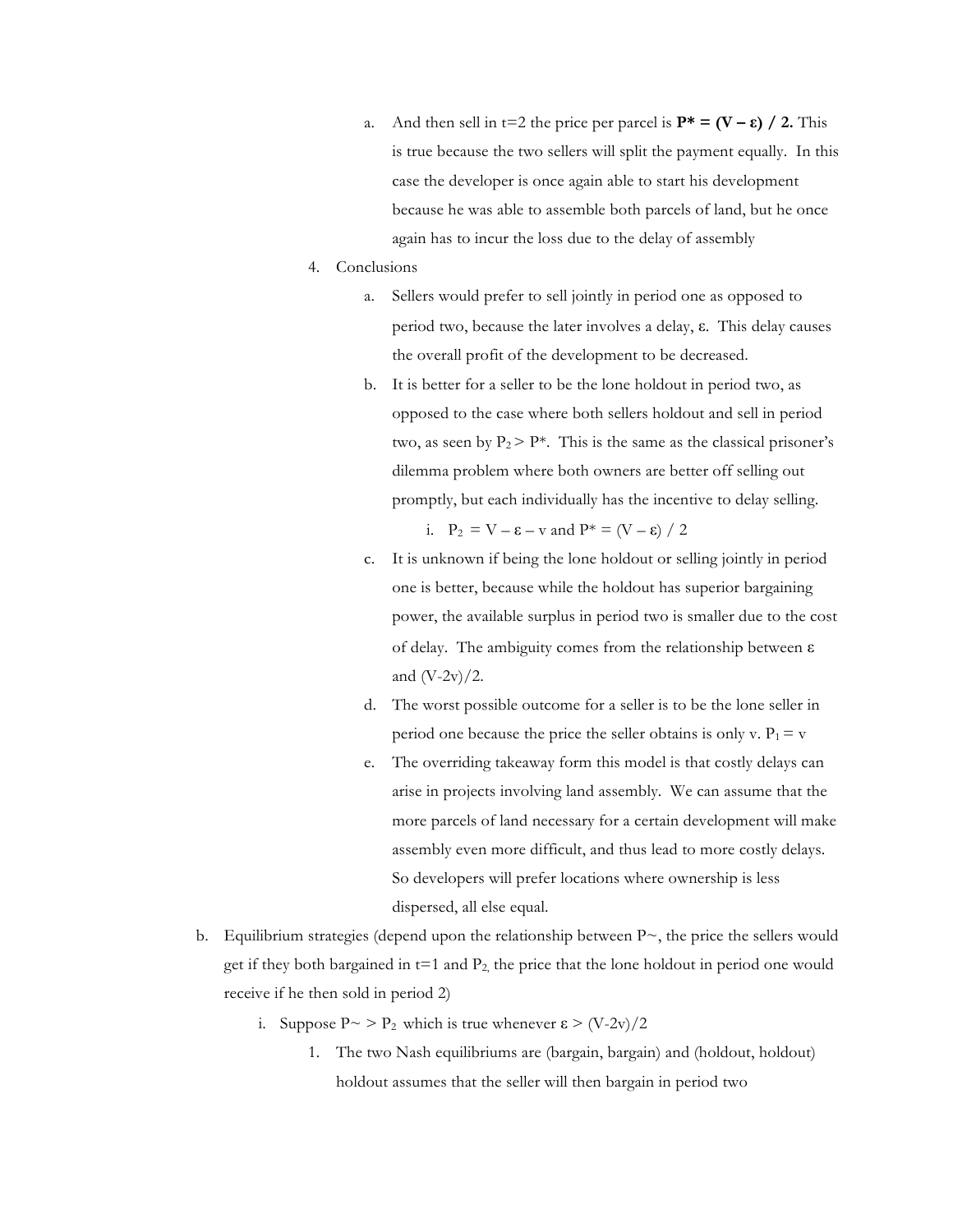- ii. Suppose  $P \sim \langle P_2 \rangle$  which is true whenever  $\epsilon \langle V_2 \rangle / 2$ 
	- 1. There is only one Nash equilibrium (holdout, holdout)

#### 5. **The Spatial Configuration of Lot Sizes and Urban Sprawl**

a. Lot sizes decrease towards the city centers for two reasons: 1) increasing land prices toward the city center cause housing producers to substitute land for capital and 2) increasing housing prices toward the city center also cause the demand for housing to decrease. Due to these two reasons there is greater population density nearer to the city center. Which we can reasonably extrapolate from and say that ownership of a piece of land of a given size is more dispersed the closer it is to the city center, meaning that more people own a given area of land the closer the closer this area of land is to the center of the city.

## 6. **Remedies**

- a. In order to combat urban sprawl…
	- i. Developers can maintain their secrecy about projects by utilizing dummy buyers to help acquire assemblies. This would be useful because sellers would not know that a single buyer is attempting all of the land in a certain area. This is more difficult for government-backed projects because they often require openness.
	- ii. Governments can create incentives or subsidies for building in city centers or disincentives for building in the suburbs. The justification for this can come from redevelopment of central areas.
	- iii. The use of **eminent domain**, but this often raises issues about whether or not a private organization should be able to benefit from the use of eminent domain.

# 7. **Conclusion**

- a. **The holdout problem** "represents a situation where landowners whose property is essential to the completion of some large development project to seek to block completion of the project in an effort to extract monopoly rents"
	- i. This biases development away from areas where ownership is the most dispersed, city centers, and towards areas where ownership is more concentrated, the fringes or suburbs of cities